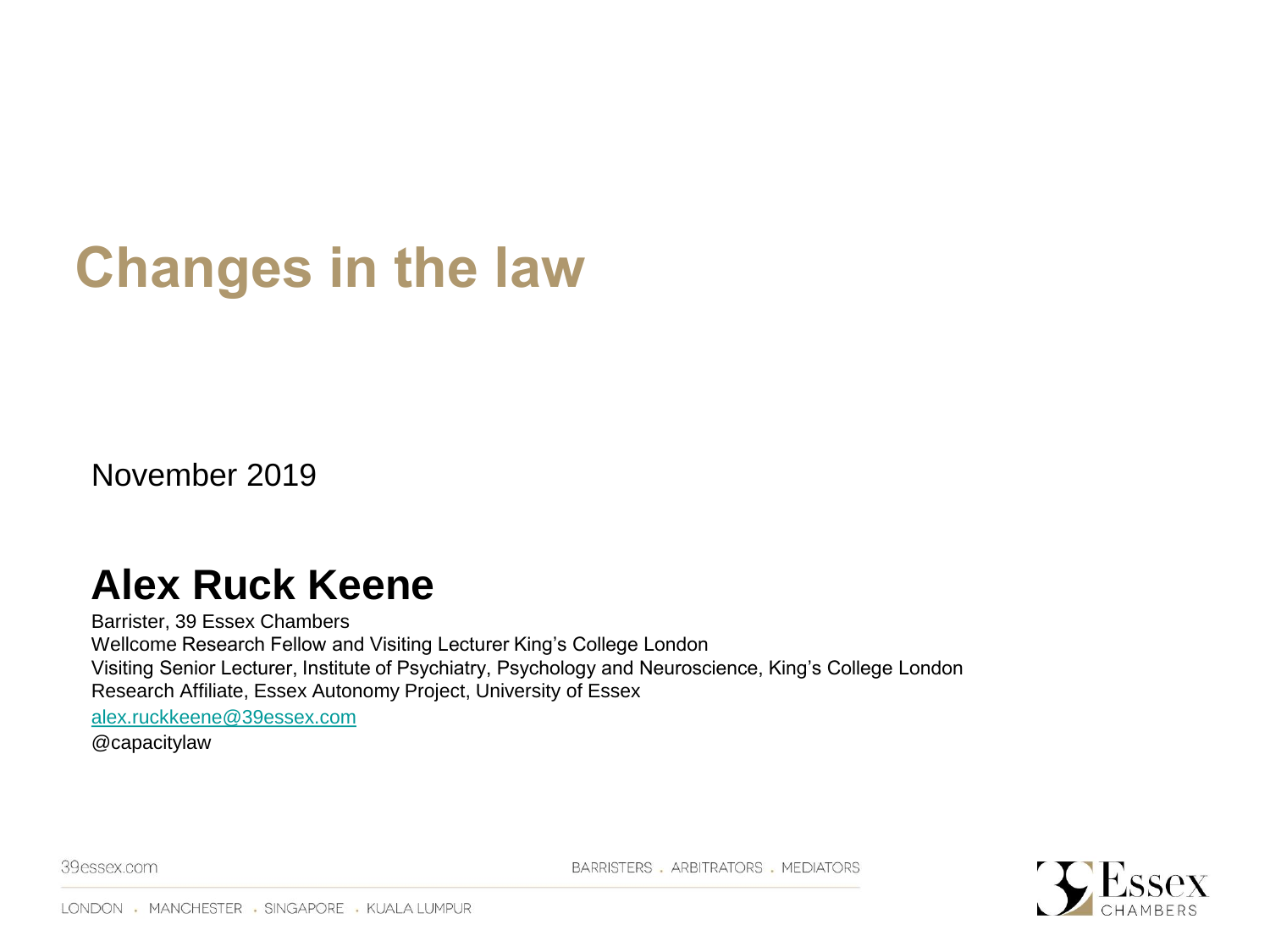# **Legal framework (1)**

Generally it is the patient's consent which makes invasive medical treatment lawful. It is not lawful to treat a patient who has capacity and refuses that treatment. Nor is it lawful to treat a patient who lacks capacity if he has made a valid and applicable advance decision to refuse it: see 2005 Act, sections 24 to 26. Nor is it lawful to treat such a patient if he has granted a lasting power of attorney (under section 10) or the court has appointed a deputy (under section 16) with the power to give or withhold consent to that treatment and that consent is withheld; but an attorney only has power to give or withhold consent to the carrying out or continuation of life-sustaining treatment if the instrument expressly so provides (section 11(8)) and a deputy cannot refuse consent to such treatment (section 20(5)).

*Aintree v James* (Lady Hale)

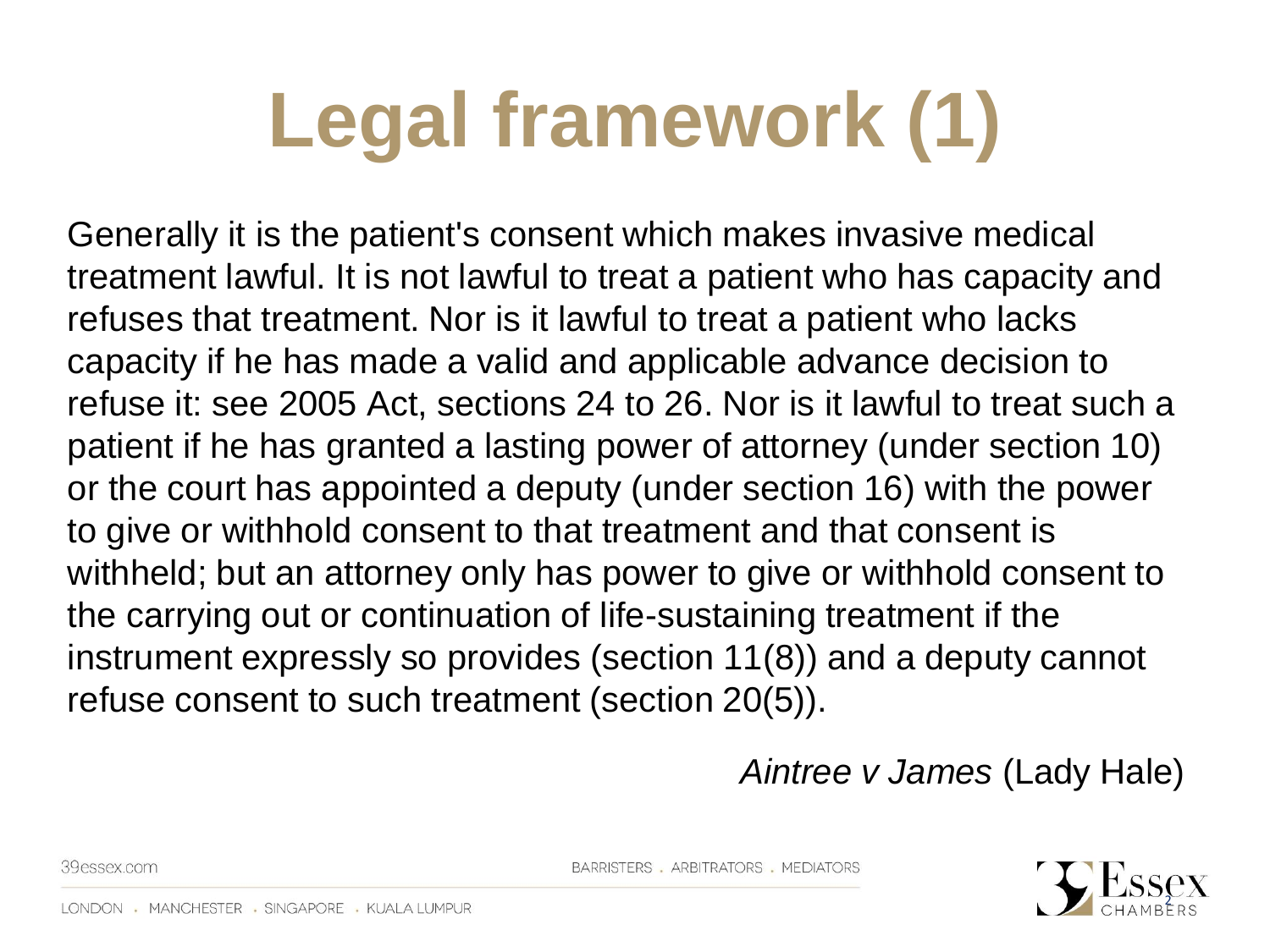# **Legal framework (1)**

Section 5 of the Mental Capacity Act 2005 now provides a general defence for acts done in connection with the care or treatment of a person, provided that the actor has first taken reasonable steps to establish whether the person concerned lacks capacity in relation to the matter in question and reasonably believes both that the person lacks capacity and that it will be in his best interests for the act to be done. However, section 5 does not expressly refer both to acts and to omissions, the giving or withholding of treatment. The reason for this, in my view, is that the fundamental question is whether it is lawful to give the treatment, not whether it is lawful to withhold it.

*Aintree v James* (Lady Hale)

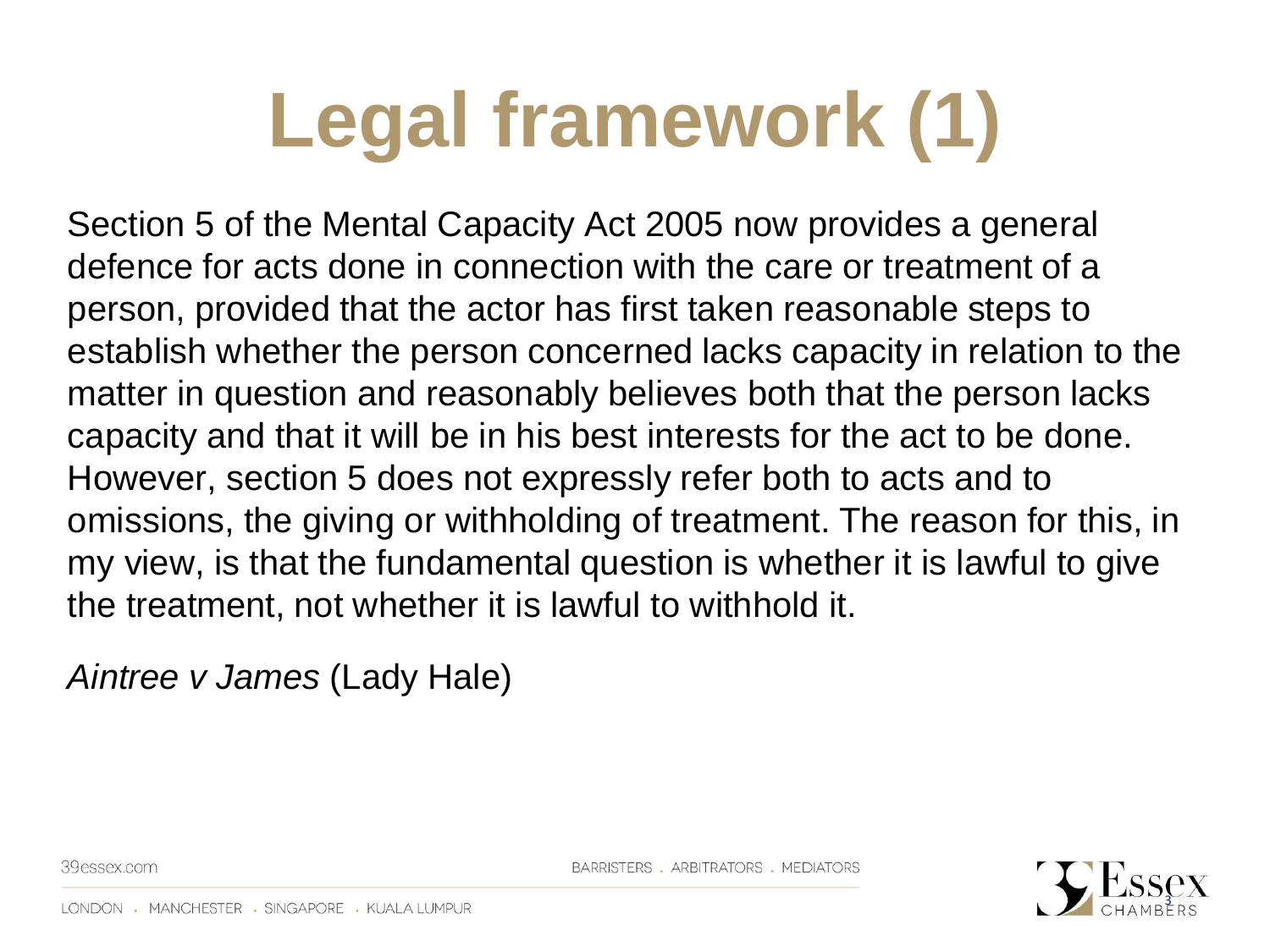#### **Legal framework cont.**

Who decides on best interests?

- A health and welfare attorney with the relevant power; or
- Otherwise: decision maker not specified in the MCA or Code of Practice
- In this context: decision maker will be the senior clinician in charge of the patient's care (usually a consultant or a GP)

4

39essex.com

BARRISTERS . ARBITRATORS . MEDIATORS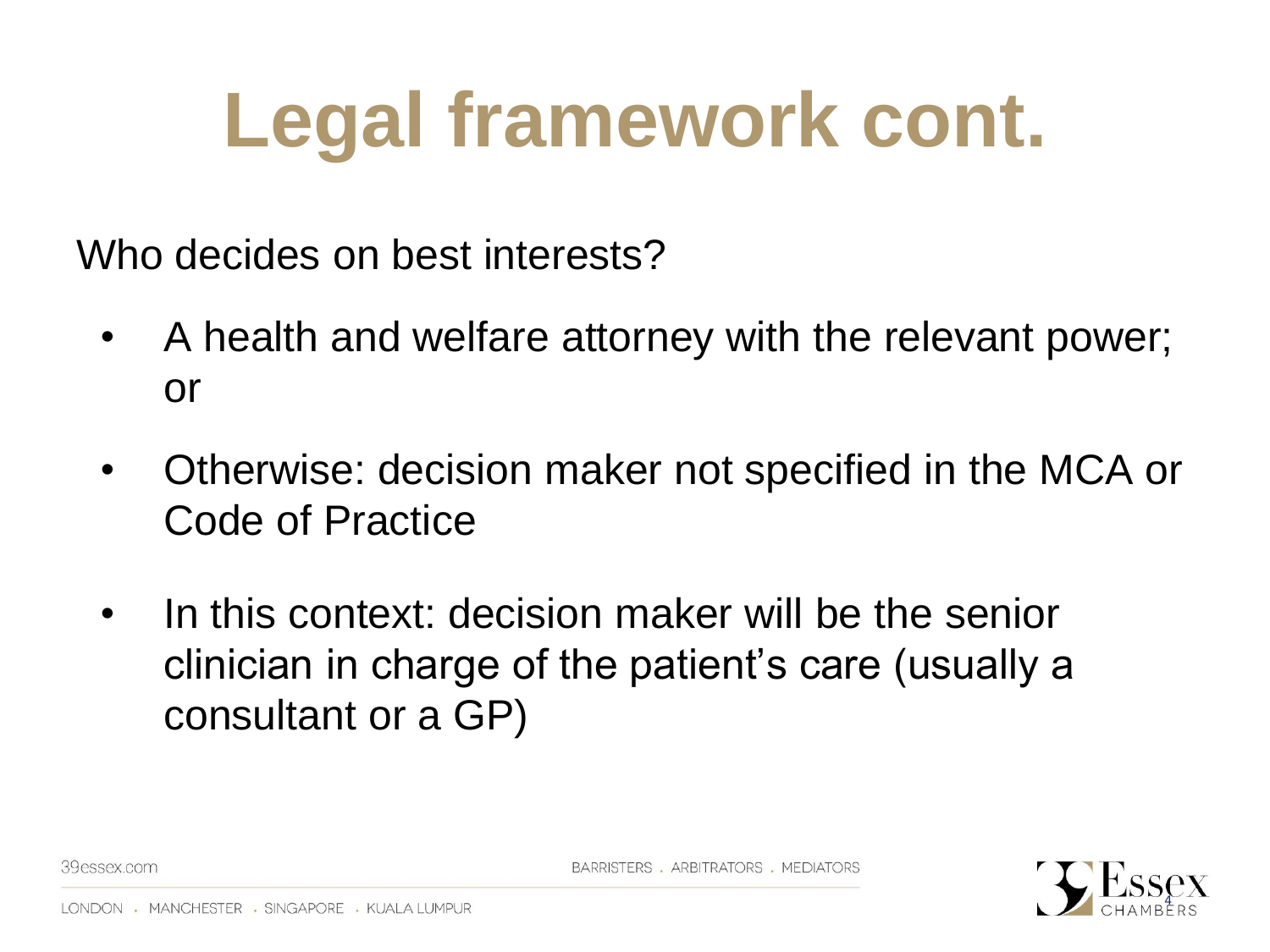# **Developments in case law (1)**

- Correct question is whether it is appropriate to provide or continue treatment (including life-sustaining treatment), rather than to withdraw it. (*Aintree v James*)
- Patient-centred decisions. What is right for this patient based on their own wishes, feelings, beliefs and values. (*Briggs v Briggs*)
- Shift away from decision making based on diagnosis and more emphasis on prognosis and level of certainty. (*Re N*)

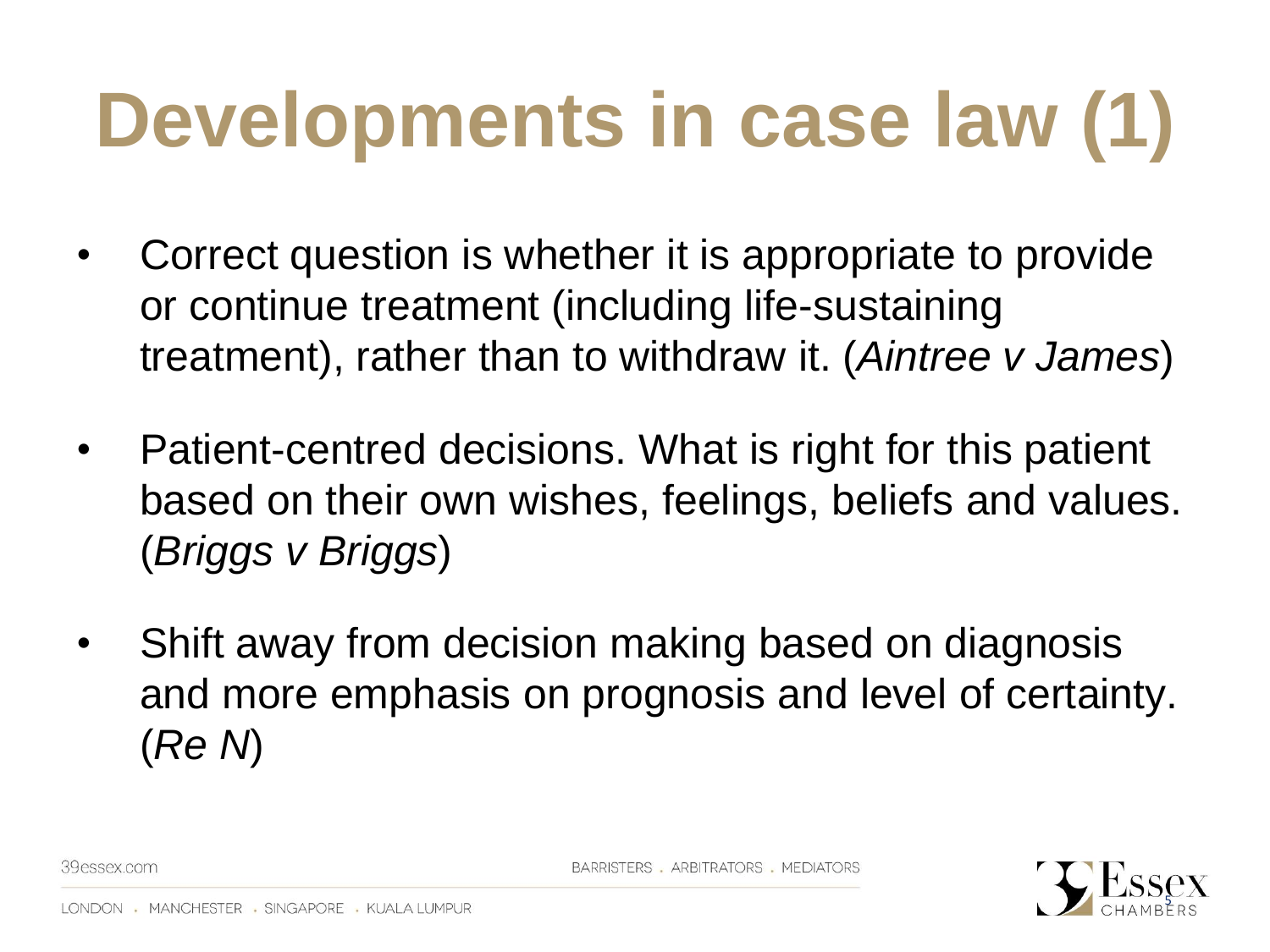### **Developments in case law (2)**

In conclusion, having looked at the issue in its wider context as well as from a narrower legal perspective, I do not consider that it has been established that the common law or the ECHR, in combination or separately, give rise to the mandatory requirement, for which the Official Solicitor contends, to involve the court to decide upon the best interests of every patient with a prolonged disorder of consciousness before CANH can be withdrawn. If the provisions of the MCA 2005 are followed and the relevant guidance observed, and if there is agreement upon what is in the best interests of the patient, the patient may be treated in accordance with that agreement without application to the court.

*NHS Trust v Y* (Lady Black)

39essex.com

BARRISTERS . ARBITRATORS . MEDIATORS

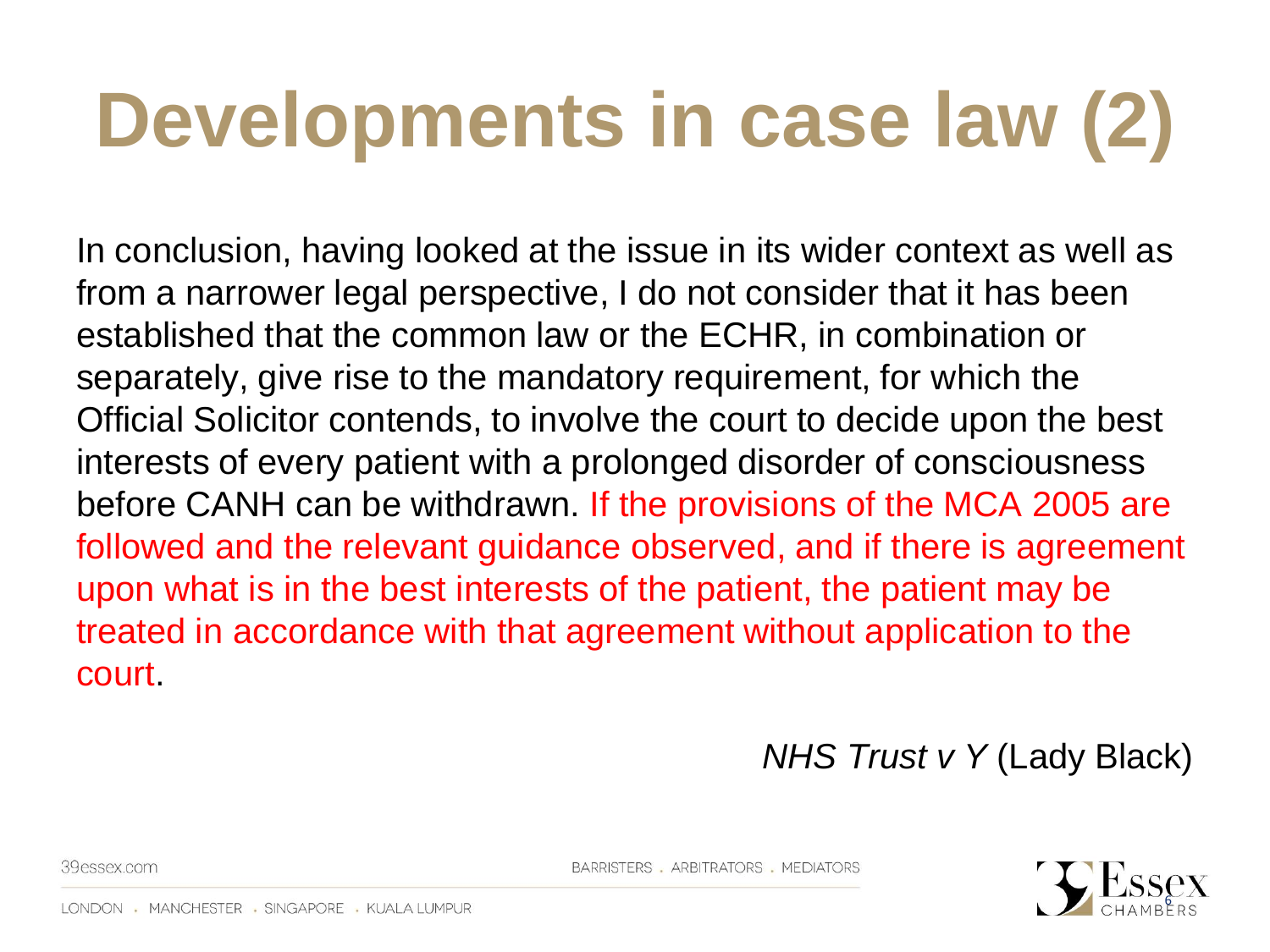#### **Best interests: basic principles**

- Must start from the strong presumption that it will be in best interests to prolong life.
- BUT: this can be rebutted where there is clear evidence that the patient would not want life-sustaining treatment provided in the circumstances that have arisen.
- The decision is about what is in the best interests of that *individual*  patient and not influenced by the views of others.
- NB, always remember that patient-centred decision can lead to **continuation** of life-sustaining treatment even in face of clinical doubts if clear that what person would have wished (*Re TG* [2019]  $EWCOP$  21)

BARRISTERS, ARBITRATORS, MEDIATORS

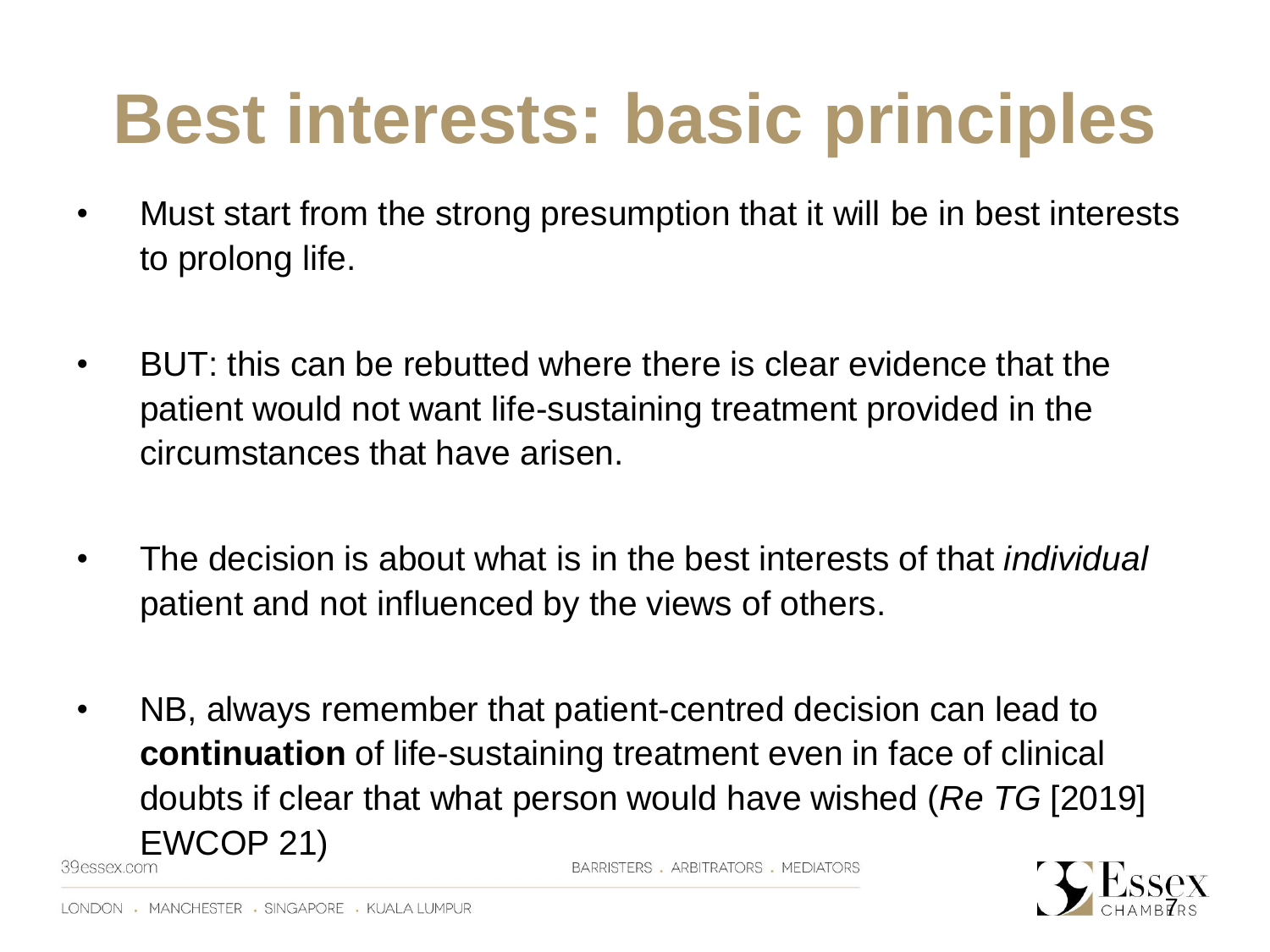#### **If there is disagreement…**

If, at the end of the medical process, it is apparent that the way forward is finely balanced, or there is a difference of medical opinion, or a lack of agreement to a proposed course of action from those with an interest in the patient's welfare, a court application can and should be made.

*NHS Trust v Y* (Lady Black)

• And nb, cannot simply continue to provide CANH and/or decline to carry out best interests decision-making on the basis of conscientious objection: (*A CCG v P* [2019 EWCOP 108)

8